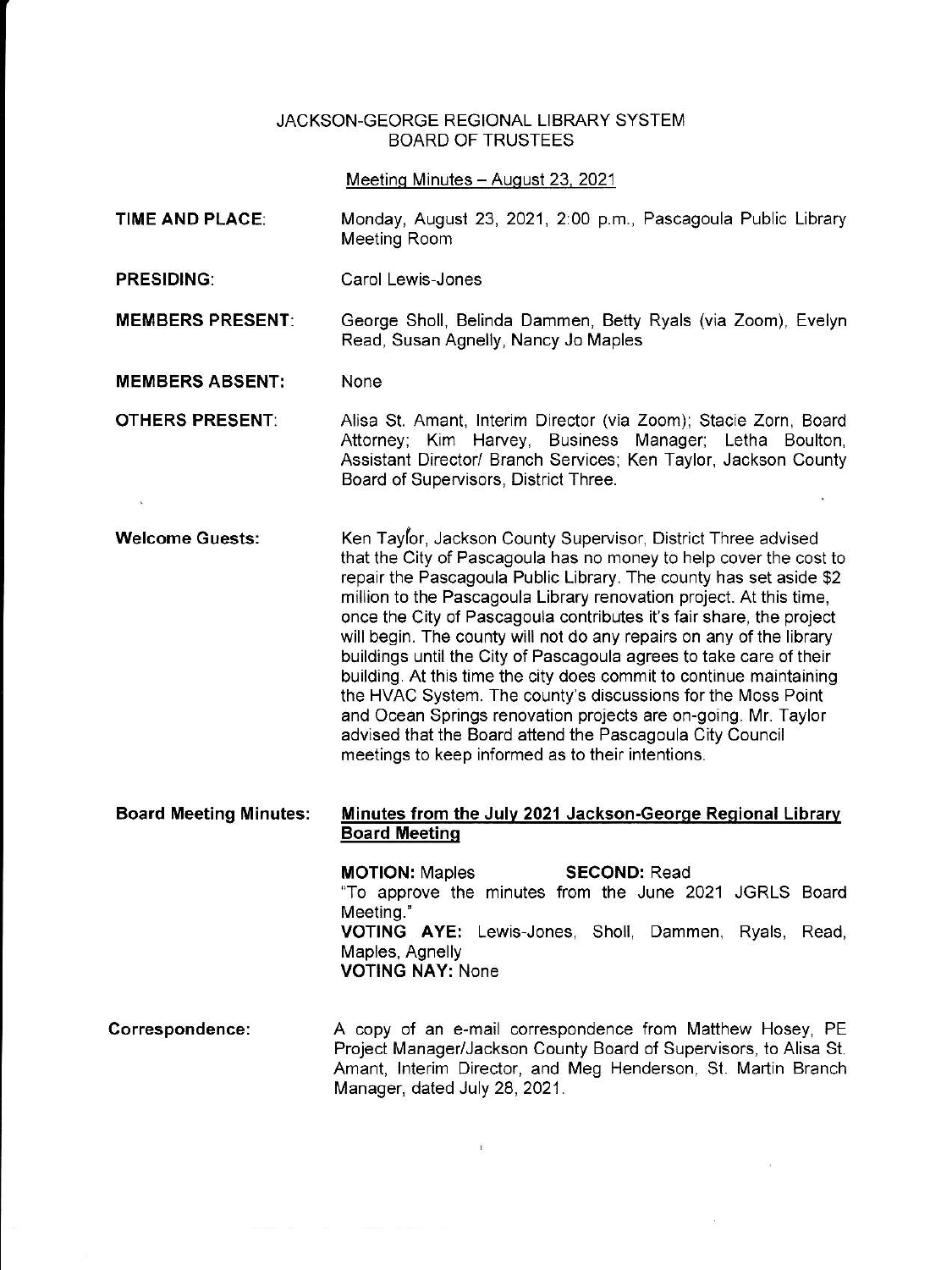A copy of a letter from Alisa St. Amant, Interim Director, and Meg Henderson, St. Martin Branch Manager, to Brian Fulton, Jackson County Administrator, and the Jackson County Supervisors, dated August 16, 2021.

FINANCES; Stacie Zorn, Board Attorney, alerted Kim Harvey, Business Manager, that the addendum was not placed in Dropbox for the Board members to review. Kim Harvey then placed the addendum in Dropbox.

> Docket of Claims (copy on file) -This report was previously distributed to members. Kim Harvey, Business Manager, submitted an addendum in the amount of \$20,386.16 changing the total of the July 2021 Docket of Claims to \$61,801.4'1.

MOTION: Read SECOND: Dammen "To approve the August 2021 Docket of Claims in the amount of \$41,415.25 and an addendum in the amount of \$20,386.16 totaling \$61,801.41." VOTING AYE: Lewis-Jones, Sholl, Dammen, Ryals, Read, Maples, Agnelly VOTING NAY: None

#### PERSONNEL REPORT: **Business Manager Consultant:** Janet Beatty, Part-time; 10 hours weekly; 6 months; \$30 hourly

A statement of work devised detalling the above specifics, to include work assignment: provide training.

Purpose: JGRLS Records; A copy to be given to Janet Beatty

#### **August Personnel Report**

MOTION: Maples SECOND: Sholl 'To appfove the August 2021 Personnel Report as presented, and to approve the hiring of Janet Beatty as a consultant for no more than 10 hours a week at a cost of \$30 an hour for no longer than 6 months."

VOTING AYE: Lewis-Jones, Sholl, Dammen, Ryals, Read, Maples, Agnelly

VOTING NAY: None

-Kim Harvey left at 3:30 p.m.

All matters listed under Item 7, Monthly Reports (copies on file), are considered by the Board to be routine and will be enacted in one motion. lf discussion is desired. that item will be removed Monthly Reports: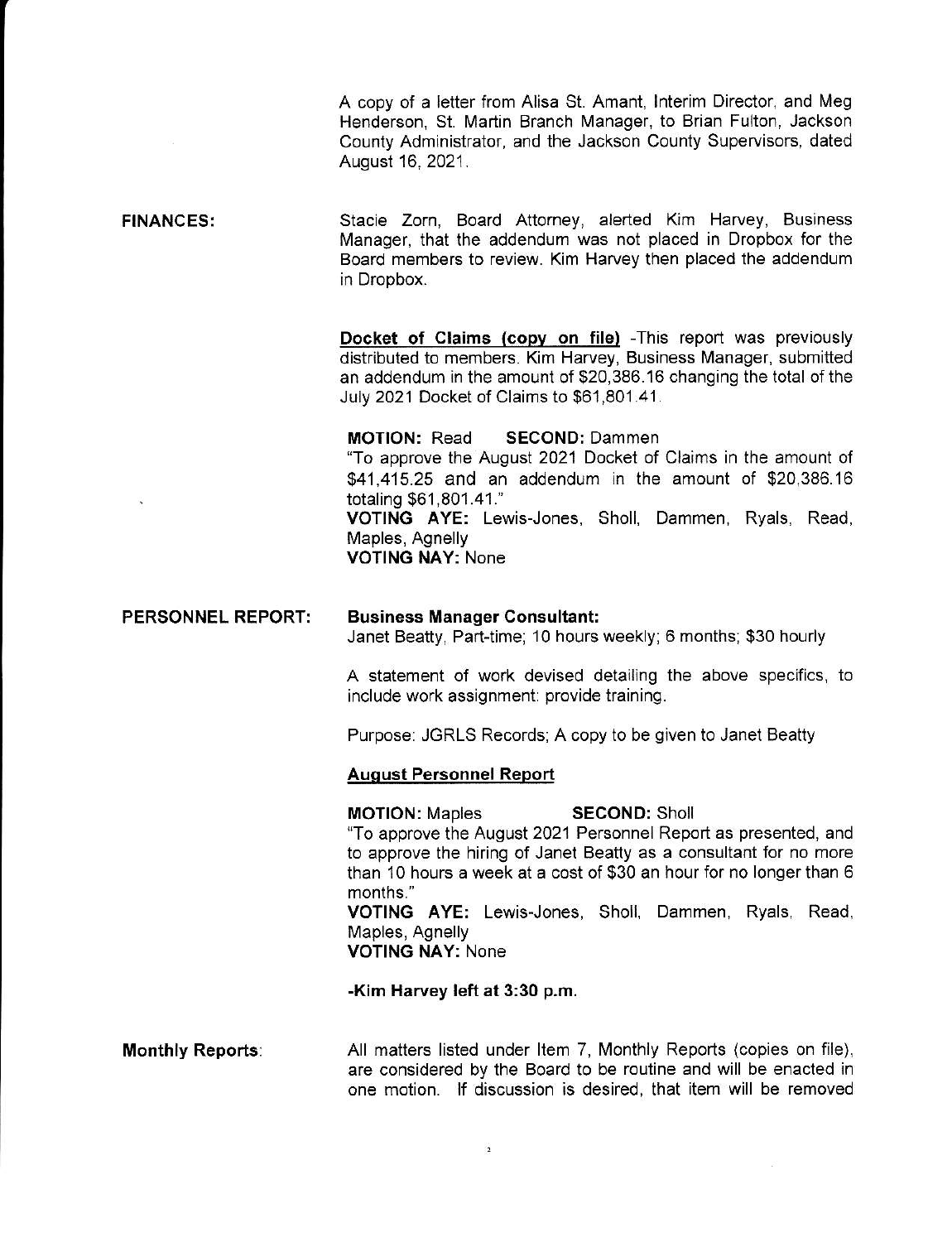from the Monthly Reports and considered separately. They include the following:

- . Assistant Director Report
- Collection Management Services Report
- . Facilities Management Report
- . Financial Reports
- . Fines Report
- . ILL (lnterlibrary Loan) Report
- . Law Library Report
- . Public Relations Report
- . Purchasing Agent Reporl
- . Statistical Report
- . Technology Services Report
- Training and Staff Development Report
- . Website Statistics Report
- . Youth Services Report

## MOTION: Sholl SECOND: Agnelly

"To approve the August 2021 Monthly Reports as previously sent

to members.<br>**VOTING AYE:** Lewis-Jones, Sholl, Dammen, Ryals, Read, Maples, Agnelly

VOTING NAY: None

DIRECTOR'S REPORT: Alisa St. Amant, Interim Director, discussed and answered Board questions on her report and items submitted under the Director's Report.

#### Traininq Reports

- o Business Etiquette (Creel)
- o Magnolia Databases (Colston)
- $\circ$  Essentials of Management (Martin)
- o Emergency Broadband Benefit (Bridges)
- o Safety Video Training (McLean, O'Brien)
- o Customer Service 101 (Whatley)
- o Digapalooza (Fayard, Woods)
- o Sirsi Dynix MS Users Group (Woods)
- o E-Resources Training (O'Brien)
- o Transparent Languages (O'Brien)
- o Pass Training (O'Brien)
- o Social Media and Laptop (O'Brien)
- o JGRLS Website (O'Brien)
- o Offline Circulation Procedures (O'Brien)
- o Teamviewer (O'Brien)
- o Cysco (O'Brien)
- o Teen Nights (Couch)
- o Safety Training (Babilon, Broadus, Bryant, Chandler R, Couch, Damiano, Daves, Evans, Gennaro, Hearndon, Joiner, King, Lee, McCormick, McWilliams, Rainey, Rumfelt, Schultz, Schulze, Stevenson, Stewart)

 $\hat{\mathbf{s}}$ 

o MSUG (Damiano)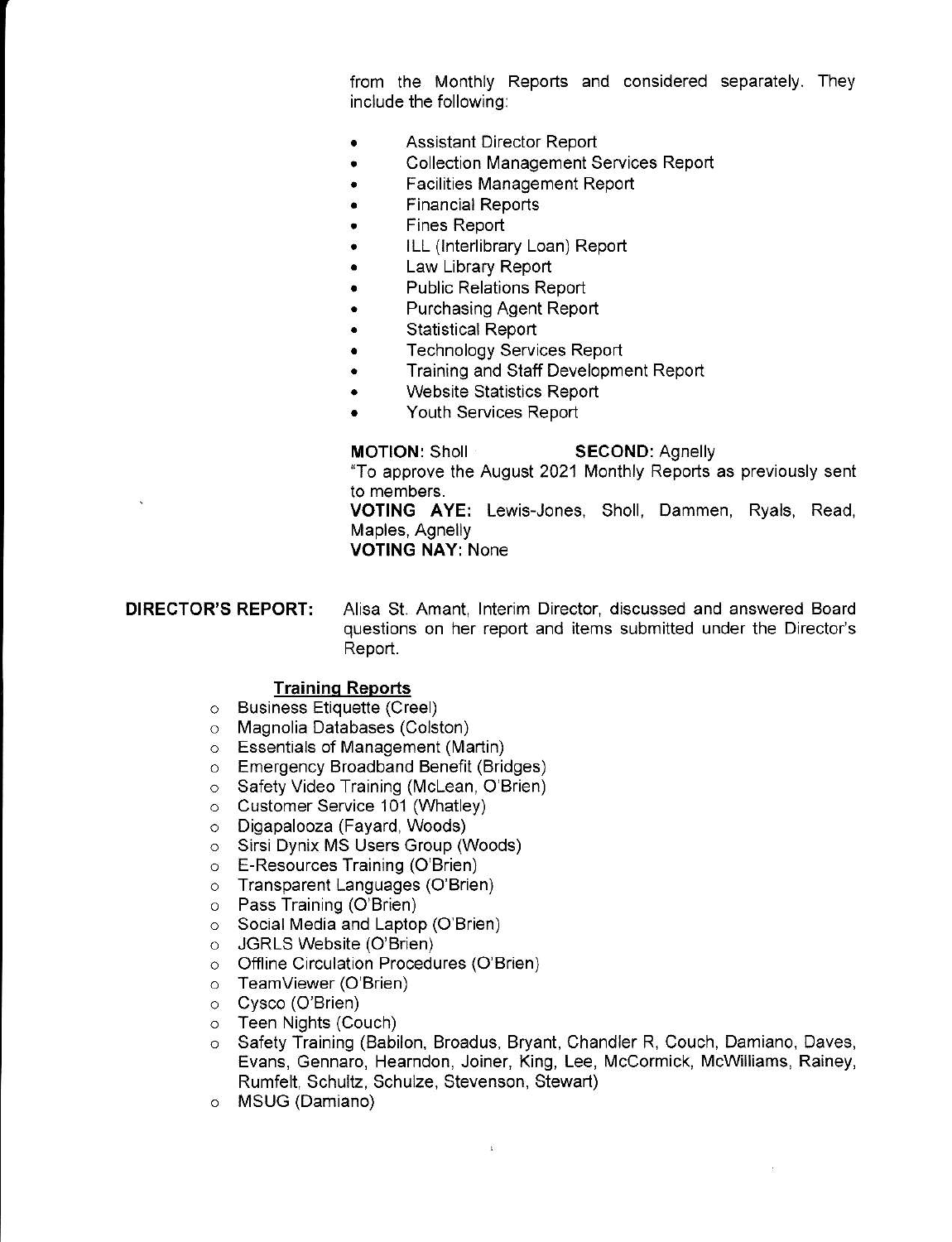## ADDointment of Nominatinq Committee

Carol Lewis-Jones appointed Evelyn Read, Betty Ryals, and Nancy Jo Maples to the nominating committee for officers for FY 2021-2022.

### Board Self-Assessment (copv on file)

Each Board member was asked to review the Board Self-Assessment included in the Dropbox.

## EXECUTIVE SESSION: Executive Session

MOTION: Maples SECOND: Sholl "To go into Closed Session to determine if Executive Session is needed.' VOTING AYE: Lewis-Jones, Sholl, Dammen, Ryals, Read, Maples, Agnelly . VOTING NAY: None

The need for Executive Session is proved.

Letha Boulton left at 4:36 p.m.

**MOTION: Sholl SECOND: Maples** "To move into Executive Session." VOTING AYE: Lewis-Jones, Sholl, Dammen, Ryals, Read, Maples, Agnelly VOTING NAY: None

# Executive Session begins at 4:37 p.m.

**MOTION: Sholl SECOND: Read** "To move out of Executive Session." VOTING AYE: Lewis-Jones, Sholl, Dammen, Ryals, Read, Maples, Agnelly VOTING NAY: None

-Return to open session at 4:46 p.m.